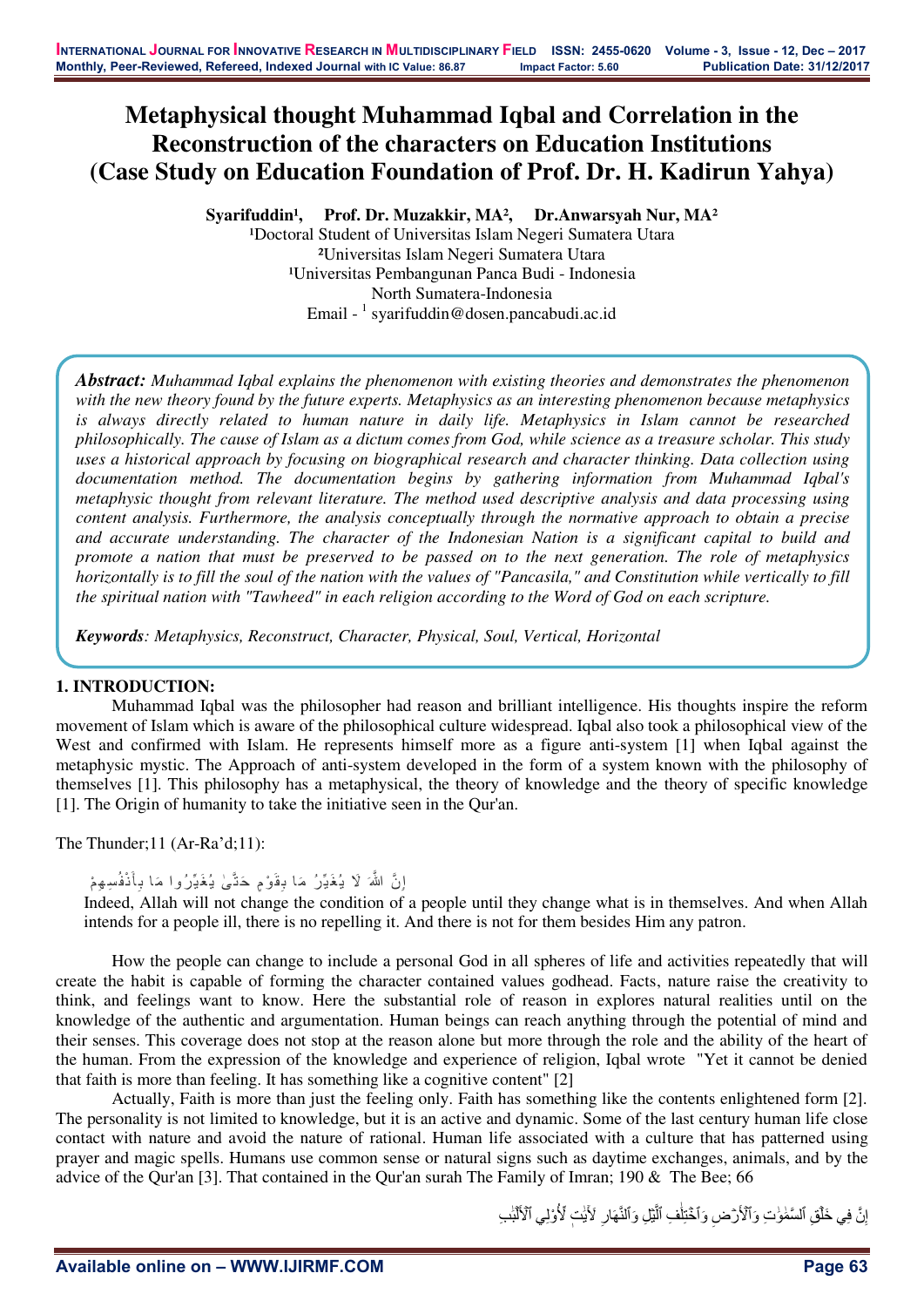Indeed, in the creation of the heavens and the earth and the alternation of the night and the day are signs for those of understanding.

> وَإِنَّ لَكُمْ فِي ٱلْأَنْعَٰمِ لَعِبْرَةٌ نُّسْقِيكُم مِّمَّا فِي بُطُونِهِۖ مِنْ بَيْنِ فَرْبْ وَدَمِ لَبَنًا خَالِصَٰا سَاَئِغًا لِّلشَّٰرِبِينَ ͉ ˶ ˶ Ի

And indeed, for you in grazing livestock is a lesson. We give you drink from what is in their bellies - between excretion and blood - pure milk, palatable to drinkers.

The Islamic work ethic is part of the process of human existence in the vast and complex field of human life. The work ethic of Islam is necessarily part of the life concept of human moving (physics) and its supernatural (Meta). Metaphysics as a science that has its formal object and it can see in its methodology as an analysis of science. As a university scholarly demands, the work is quite useful in a metaphysic method. Metaphysics is a science, in the sense of a demonstrative human effort in expressing, promoting and communicating experience [4]. Here metaphysics is a systematic form of knowledge. In particular, metaphysics is a science that is a search with the intellect of a systematic nature of the existing experience data [4]. Experience meant to be the starting point of scientific of knowledge in which all our knowledge starts from the empirical world [4].

Science up to now still survives in reality of the senses only. Meanwhile, the nature of humans are sensory (physical) and non-sensory (spiritual, metaphysical). The role of human beings takes part in the broader aspirations of the universe as well as to build various creativities. Creative is a statement thought and felt that is the desire to eliminate the limiting things of ability [5]. Human survival allows them to compete in good deeds. A vibrant life force enables self-development. Moving people include in the souls of lazy people with impatience. Furthermore, the door of "Ijtihad" should not be closed, freedom of expression and reasoning must be developed [3].

The concept of a concrete world is one of the realities creation in which the actual and the ideal are intertwined and show a distinct rational pattern. The principle of Islam is a movement. In the view of Muhammad Iqbal argues that Islam rejects a static view of the universe that distinguishes Islam is its emphasis on science [6]. The Qur'an and Al-Sunnah invite the Muslims to seek and gain the knowledge and wisdom to put people who are competent to a high degree.

The Qur'an says it is not the same between those who know and those who do not. In the Qur'an can be seen in Surah (The Troops; 9)

> قُلْ هَلْ يَسْتَوِي ٱلَّذِينَ يَعْلَمُونَ وَٱلَّذِينَ لَا يَعْلَمُونَّ إِنَّمَا يَتَذَكَّرُ أُوْلُواْ ٱلْأَلْبَٰب Ի ˵ ͉ ͉

Say, "Are those who know equal to those who do not know?" Only they will remember [who are] people of understanding.

The Qur'an awakened the inner consciousness of human in their relationship with God, human, and universe [7]. The senses, the intellectual, and the intuition seem to move forward together in capturing the object of science. The author finds a correlation of Iqbal's idea with an educational institution that applies metaphysics as an idea to reconstruct the student's character. The author expects to make metaphysics a foundation in intellectual development, which reconstructs character through professional institutions. Universitas Pembangunan Panca Budi, in the beginning, delivered the material in the learning curriculum to change bad behavior to have positive values in University and society.

This study is the result of literature review from Muhammad Iqbal which explains the phenomenon with existing theory or explains the phenomenon with new theory found on the next character. The principle of the metaphysics of Muhammad Iqbal has been satisfactory for the one who wants to understand the meaning of the words from the metaphysic theory. However, for those who wish to get the further ideas in the field of metaphysics which requires a broader definition because the scope of the metaphysic study is more comprehensive when compared to physical matter objects. Ironically it is rare that there is not even an expression, explanation, and application metaphysics as a discipline that can provide satisfactory answers among academics, whereas human social life cannot separate from the events associated with metaphysical.

In this study, Iqbal's metaphysical thought with applied on Universitas Pembangunan Panca Budi is on the metaphysics object, i.e., the human soul. Souls that integrate with human physical are metaphysical. Physical as a tool of the soul to carry out the whole activity of the soul. Based on this intersection, arise a new concept that is very significant and according to the experience of the author as a lecturer of metaphysics courses at this University.

The findings of this new concept call "The concept of metaphysics in reconstructing the character of the Indonesian nation by filling the values of Pancasila and the Constitution framed in " Unity in Diversity." These values are still abstract, but the realization of value is related to the behavior from everything aspects of real human life [8]. Metaphysics for reconstructing the character Indonesian nation is the best applied to the Mental Revolution. The author also presents the history and background of education foundation that has implemented the metaphysics in the

.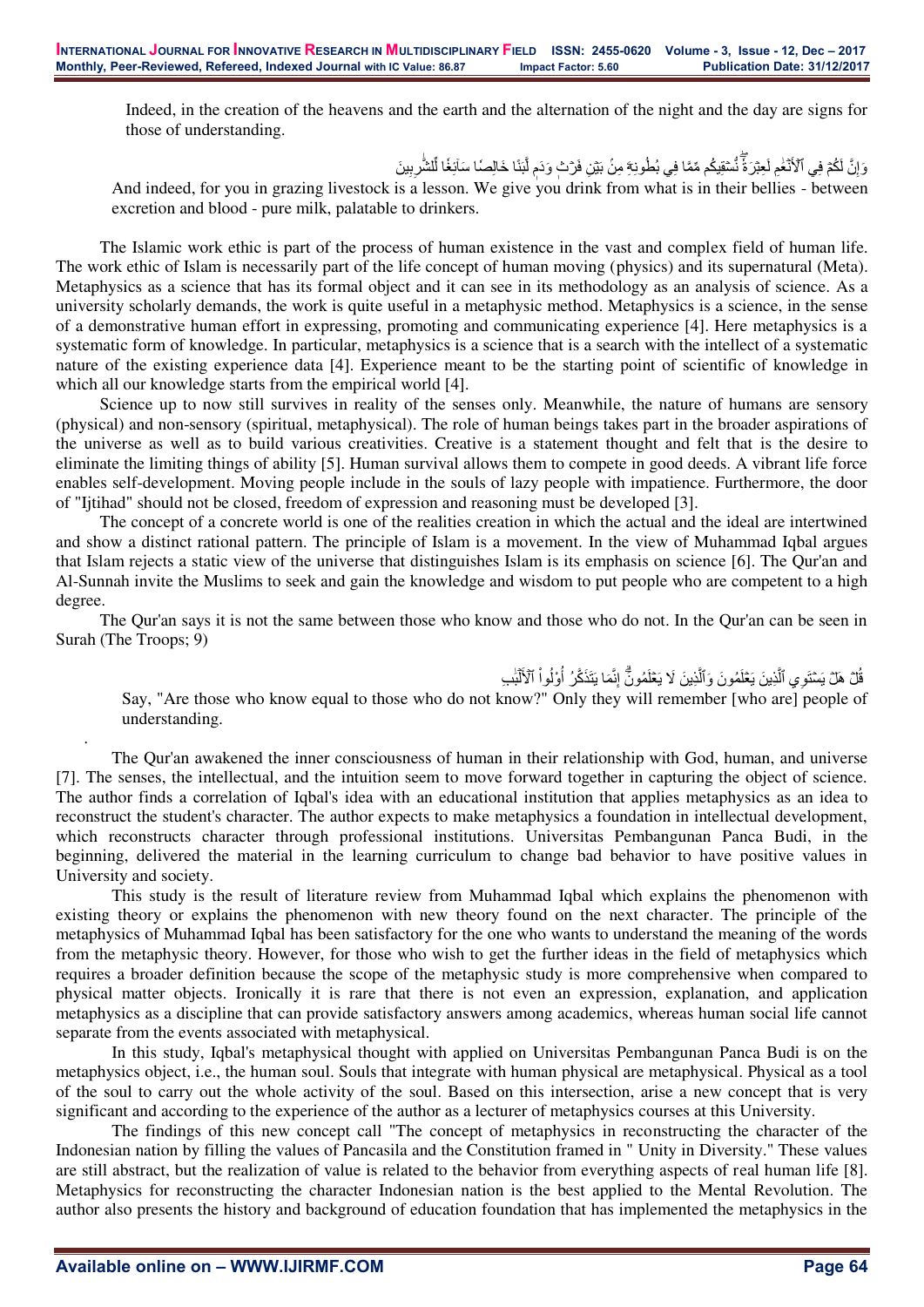character reconstruction from the students at this time. This encouragement to make the research more perfect, scientific and to obtain a reliable source.

The term Metaphysics first appeared from the work of the Neo-Platonist philosopher. The term meaning "after physics" comes from the view of Aristotle in the classification of his works made by Andronikos [9]. In English is metaphysics, Latin, metaphisica and Greek meta ta physica (after physics) of meta (after, beyond) physicos (concerning nature) or physics (nature) [9]. If we accept that human beings are rational beings, we will also recognize that human beings are philosophy beings. Thus we recognize also that man is a metaphysical being. The essence of philosophy is nothing but looking for what is behind the physical [4]. The conclusion that the physic behind is nonphysical or cannot be seen.

In the Qur'an about the seen (physics) and cannot be seen (meta) is found in surah The Reality; 38-39.

# فَلَا أُقْسِمُ بِمَا تُبْصِرُونَ ۖ وَمَا لَا تُبْصِرُونَ *So I swear by what you see. And what you do not see.*

Iqbal's metaphysic thought and its connectivity to all philosophers overall tend to be very broad. However, it does not diminish the value of this study entitled Metaphysical Thought of Muhammad Iqbal and His College in Reconstructing Character at Institution of Education, (Case Study at Educational Foundation Prof. Dr. H. Kadirun Yahya)

In this study the author limits within the conceptual scope, the view of Muhammad Iqbal in metaphysics. Also, the factor, background, and view of Muhammad Iqbal in metaphysic scholars on correlation reconstruct character at educational institution Foundation of Prof. Dr. H. Kadirun Yahya. The authors are more focused on the correlation study of metaphysic implementation. The author makes the limit in the research as contained in this title as follows:

- What is the concept of metaphysics of Muhammad Iqbal
- How to understand the metaphysics of Muhammad Iqbal in reconstructing the human soul and mental.
- How much influence the metaphysics of Muhammad Iqbal is to the human soul and mental character.

To facilitate the direction and purpose and effectiveness of research process discussion, the authors define some problem formulation as mentioned below:

- What is the correlation factor of metaphysic understanding of Muhammad Iqbal with the Foundation Educational Prof. Dr. H. Kadirun Yahya in the reconstruction of the student's character?
- How to correlate understanding of Muhammad Iqbal in metaphysic scholars to educational institutions Foundation of Prof. Dr. H. Kadirun Yahya in reconstructing the student's character?
- How is the influence of the understanding of metaphysics of Muhammad Iqbal towards the character of the students at the Foundation of Prof. Dr. H. Kadirun Yahya?

# **2. LITERATURE REVIEW:**

In this study, the author uses the theory of metaphysics from the science perspective, especially the science of philosophy and review the opinion of philosophers who discuss metaphysic scholars. The point is as a benchmark in viewing the idea of Muhammad Iqbal about metaphysics comprehensively and see the correlation with educational programs applied to educational institutions of Prof. Dr. H. Kadirun Yahya.

Metaphysics is an interesting phenomenon because metaphysics is always in direct contact with human nature in daily life. In Islam, metaphysics cannot research philosophically. Because Islam is an assertion comes from God while science as a treasure of scholars. Islam is observed and researched as a social phenomenon cannot be separated from the religious social-political aspect [10].

In this study [12] emphasize that there are another sources of experience which are above the experience of normal levels, namely Intuition. The intended experience differs from perception and thought. Intuition is present in human as a reality and is not reached by perception or mind. The reality of self is discovered through the method of Intuition to produce material reality. The essence of the material world is the self which meant to their life. The nature of the material world is constantly changing, and it is not static. In the reality of life, there are not two occurrences of the same. The essence of life is the existence of activities, actions, and movements.

A study conducted by Ach Khozin (2017) explained that Iqbal cries out loud for Muslims to rise from its legacy. Through his poetry and scientific work, he wanted to awaken the Muslim's life force to move on. In his poems, he encourages Muslims to flow-move and does not remain silent. Thus, the essence of life is motion, while the law of life create, the goal of education is to form people. Iqbal's personality is not only knowledgeable, but he is active and dynamic. Classical Islam in its heyday is a respectable religion, awakens courage, honor, and determination to people in the face of life's challenges, and promotes goodness to humans.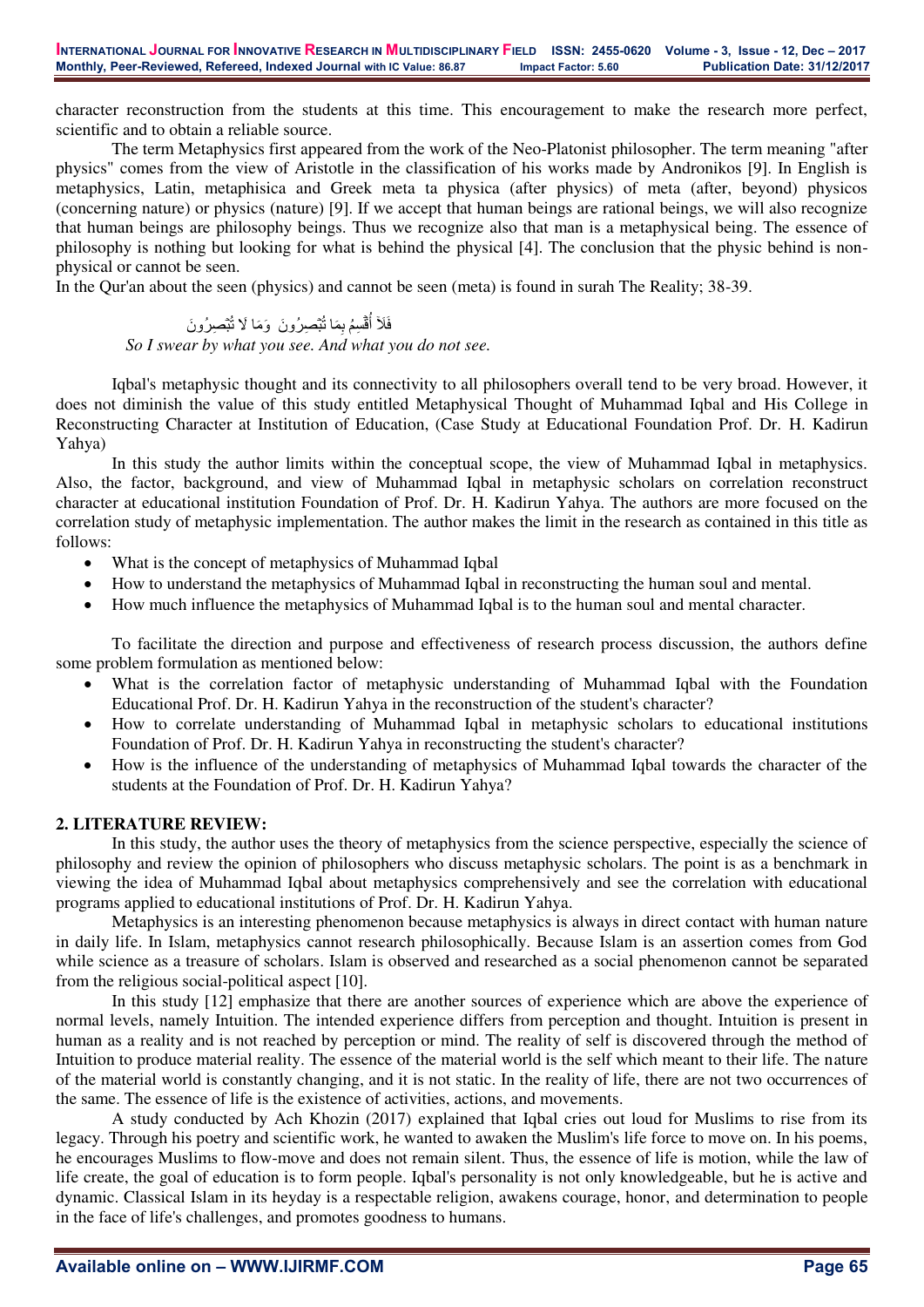# **3. RESEARCH METHOD:**

Research is a great way to discover, develop and test the truth. Data collection to obtain problem-solving, so systematic plans are needed, and the researcher must take care of the master of science [11]. The first approach in research through critical analysis, juxtaposing the thought of Muhammad Iqbal with other metaphysical thinkers. The second approach to the study of figures relevant to the thought of Muhammad Iqbal. The science map, the study included in the humanities major as its significant and moral philosophy as its minor. Therefore the research uses the method of philosophical research that is the study of thinking figures. As a study of the thinking of the character in a certain period, this research uses historical approach (historical factual) by focusing on biographical research and character thinking.

Data collection in this paper using the method of documentation. The documentation begins by gathering information from Muhammad Iqbal's metaphysic thought from relevant literature. Because the method used is descriptive analytical, then the data processing using content analysis. Furthermore, in the analysis conceptually through the normative approach to obtain a precise and accurate understanding.

The search of the discussion is related to the thought of Muhammad Iqbal in metaphysical scholarship. The author also conducts interviews and discussions with staff, lecturers, and students who know information relevant to this research. Interview conducted by snowball method. Data analysis conducted by the author using descriptive analysis which aims to see correlation understanding of metaphysics Muhammad Iqbal with Educational Institutions Prof. Dr. H. Kadirun Yahya to reconstruct the student's character.

#### **4. DISCUSSION:**

The metaphysical thought of Iqbal can awaken the Muslims from its sleep "Islamic dynamism," i.e., its drive towards Muslims to move to balance between good spiritual values capable of filling the values of the soul with good. A soul filled with virtues can form a character within a human being. The essence of living in Muhammad Iqbal's thought is motion, while the law of life creates. So much Muhammad Iqbal appreciated the motion, he referred it as if the active disbelievers were "better" than the Muslims who "liked to sleep" [13].

The metaphysical thought of Muhammad Iqbal is very influential for Muslims in India. Even today, Indian Muslim thought will not achieve without a thorough review of his ideas. Concretely the world community recognizes such figures as Muhammad Iqbal from various literature as the statesman, philosopher, and writer. These opinions and perceptions are not mistaken because the movement and his work reflect the personality. The search results of indepth personality indicate that the thought of metaphysics has driven Muhammad Iqbal to appear boldly in different parts of the world and act as a statesman as well as a cleric. This case explains why he is called a Multidimensional Character. The metaphysical ability of Muhammad Iqbal has given rise to a brilliant idea in politics and was able to reconstruct Muslim characters by filling their souls with the virtues derived from Eastern and Western cultures.

Muhammad Iqbal reveals that human potential is capable of exploring knowledge. First, natural knowledge involving reason as an instrument for the attainment of knowledge and material civilization. Secondly, religious knowledge based on the power of the heart. On this basis, the nature of deity can know through the heart's device or the exploration of contemplation and practice. With this concept Iqbal wants Muslims to be able to build new methods of knowledge, and this is different from western philosophy. In this concept, Iqbal argues that the position of sense image is at a higher level and capable of reaching to the essence of God as well as establishing the form of god and prophethood. According to Iqbal the belief in God is not only reachable by reason as did the Mu'tazilites proof of the premises of reason, or as the philosophers do by argument ratios [13]

#### *Iqbal Metaphysical Correlation to Educational Institution Prof. Dr. H. Kadirun Yahya*

Metaphysics has a long story streak on the course of human life history. The metaphysicists of science and philosophers from all over the world have much to say about metaphysics. On the one hand, there are many excellent arguments in the theological context, but they have not provided an adequate foundation for an understanding of the nature and significance of the application of metaphysics to humans, as the discipline of everyday life. According to the author, science is high if it does not touch and forget the fundamental role of man as the object of metaphysics then will not find the point of completion of the meaning of a problem. Human as the object of metaphysics because the human has a spirit which is a gift from God. That note in the surah The Prostration; 9.

Then He proportioned him and breathed into him from His [created] soul and made for you hearing and vision and hearts; little are you grateful.

The perfect physical substantive integration with a meta or supernatural subtree of souls will affect a perfectly human existence capable of hearing, seeing, and thinking. Although the spirit can affect the body, the contact between the spirit and the body can only accomplish through the mediation of the soul "Nafs." [14]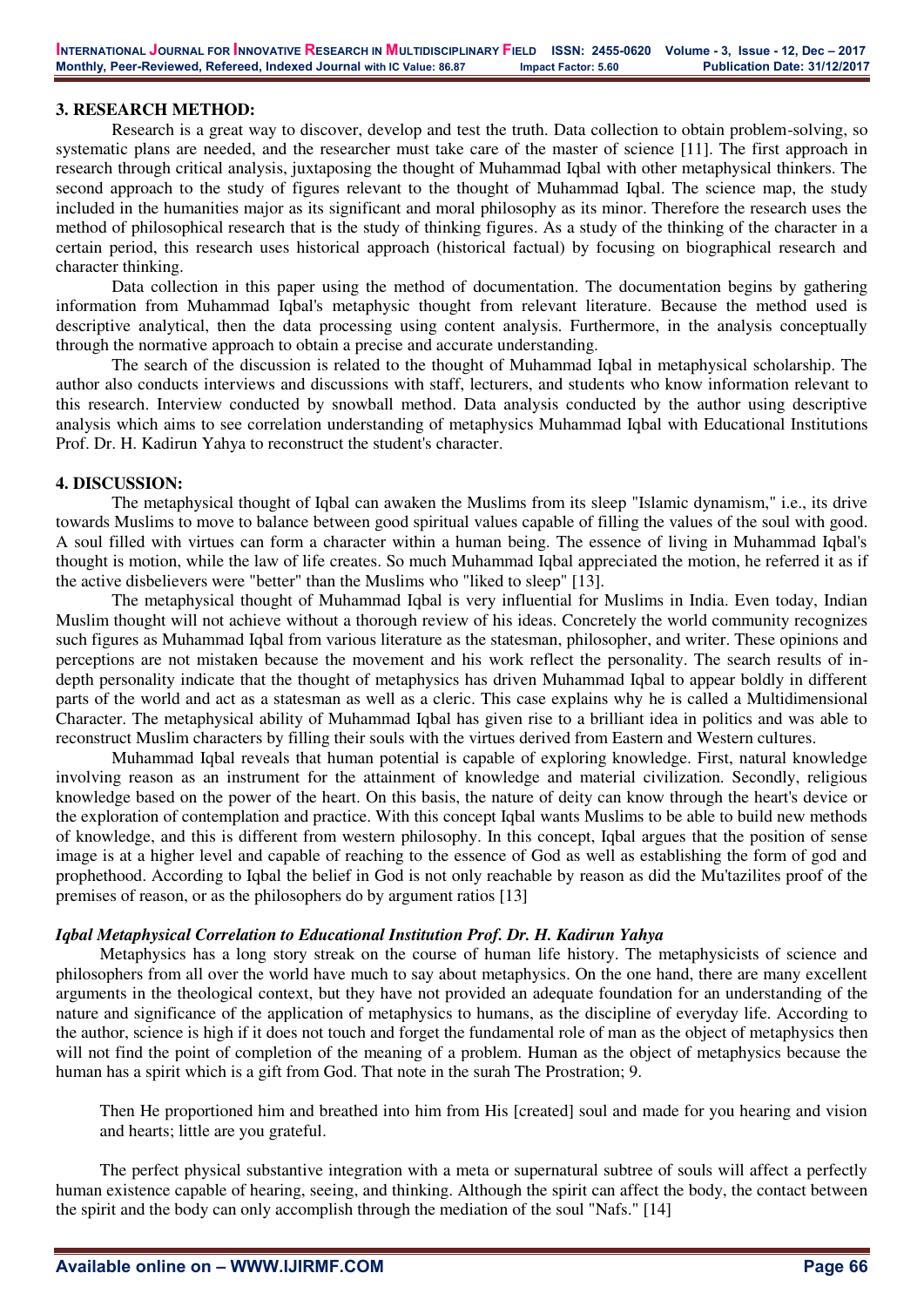# *The Metaphysical correlation with Humans*

In God's elemental metaphysics, Angels, Jins, demons and the universe of nature are intertwined and interact continuously and continuously to form the process of metaphysics in everyday life. Metaphysics is an abstract reconstruction of events composed of components of human action that starts with the physical action thought, done and spoken. Metaphysics is also a typical manifestation of humanity and the phenomenon of human existence. The close interconnection between man and metaphysics is illustrated by the role of metaphysics in the process of forming attributes that ultimately shape the character of the human identity. The introduction of metaphysics is a fact that can trace back from the earliest human development. In this case, humans play a role in presenting the existence of history that can arise if the human life had moved to tomorrow and leave yesterday. Thus, "yesterday" as the embodiment of human existence in the history of his life. The person who is forty, or sixty years old, is of course not born at that age, and this proves that every human being has a past as a proof of the existence of history in which there is a human role in history. Impossible Iqbal's history can express as the process appears without the meaning of human role. Man as an object of metaphysics consists of physical, soul and spirit is the inherent unity of humans.

# *Metaphysical Correlation with Educational Philosophy.*

Educational philosophy is the result of deep thought and reflection to its roots about education. Some educational philosophies will answer three central questions as follows:

- What is education?
- What will achieve in that education?
- How best to realize it.

The philosophers continue to explore the philosophy of education to bring up the concept or theory of education is diverse. Reconstructionist education philosophy is a variation of Progressivism, which wants the human condition generally to be improved (Callahan, 1983). They aspire to completely re-build human life.

The correlation between metaphysics and scientific education is the relationship between human beings as one of the objects of metaphysics, which has a soul always associated with the problem of logic, namely: formal logic built on the premises of coherence, and dialectical logic built on the principle of accepting and allowing contradictions. The interactive relationship between metaphysics and the scientific field takes place in a cultural circle that produces credible ideas that are discussed only in philosophy alone.

Now there is one that comes to work produces metaphysics exacts. Exact metaphysics is a scientifical explanation of the reality that exists in this world, which among other things examines with exact one valuable thing [15]. The concept of exact metaphysics differs from the notion of metaphysics in western science. Here science metaphysics undergraduates referred to is the science of physics which continued or increased, so that entered into science supernatural "Bilghoibi," which is the idea of the founder of the Foundation Prof. Dr. H. Kadirun Yahya. The science of exact metaphysics is expected to explain what religion is exactly. [15] The mysteries and mysteries of religion which have been mysterious, mystical, unseen, etc. will be approached by incorporating the exact sciences to be more accepted by the human mind [15]. As the discovery of Pharaoh's body can explain scientifically. With reasonable and scientific explanations, religious teachings in the field of education can be explained logically so that faith increases to "Ilmul-Yaqin," then to "Ainul-Yaqin," and finally "Haqqul-Yaqin."

The teachings of religion become less quickly understood without a logical explanation so gradually humanity's faith is easily vulnerable to atheism attacks [15]. When research and experimentation are passed on and upgraded to the realm of metaphysics, by following the pillars and the precise terms and methods of course based on the Qur'an and the Hadith, then grace and grace and reward can overcome a vanity and negative metaphysics. Similarly, the potential of this metaphysic natural energy grace can also defeat the lower-dimensional laws of physics "A higher dimension of a lower dimension." [15]. For example, the efficacy of the natural energy metaphysics channeled by Prophet Musa overcame the physical realm by splitting the red sea, allowing his people to cross while being pursued by Pharaoh's armies [15]. Science will lead us to believe in religion. The exact of metaphysics as an effort to bring togetherness of religion with science. It is time for universities to make metaphysics exact as a curriculum related to the field of faith and philosophy especially.

#### *Metaphysical Correlation with Scripture*

In the history of humanity, there is one thing to consider especially in the context of the Qur'an that when people or a group of people in a place hit by a moral and spiritual crisis, then Allah sends the Apostles and Prophets to fix them. The apostles were sent to fix the morals, or the character and cleanse their souls and teach how the good and right social order according to God so that they are not just arbitrarily in living and navigating his life. It can be understood merely that God is the Creator of human, He is Aware of what is good and bad for His creation (The Spoils of War; 73)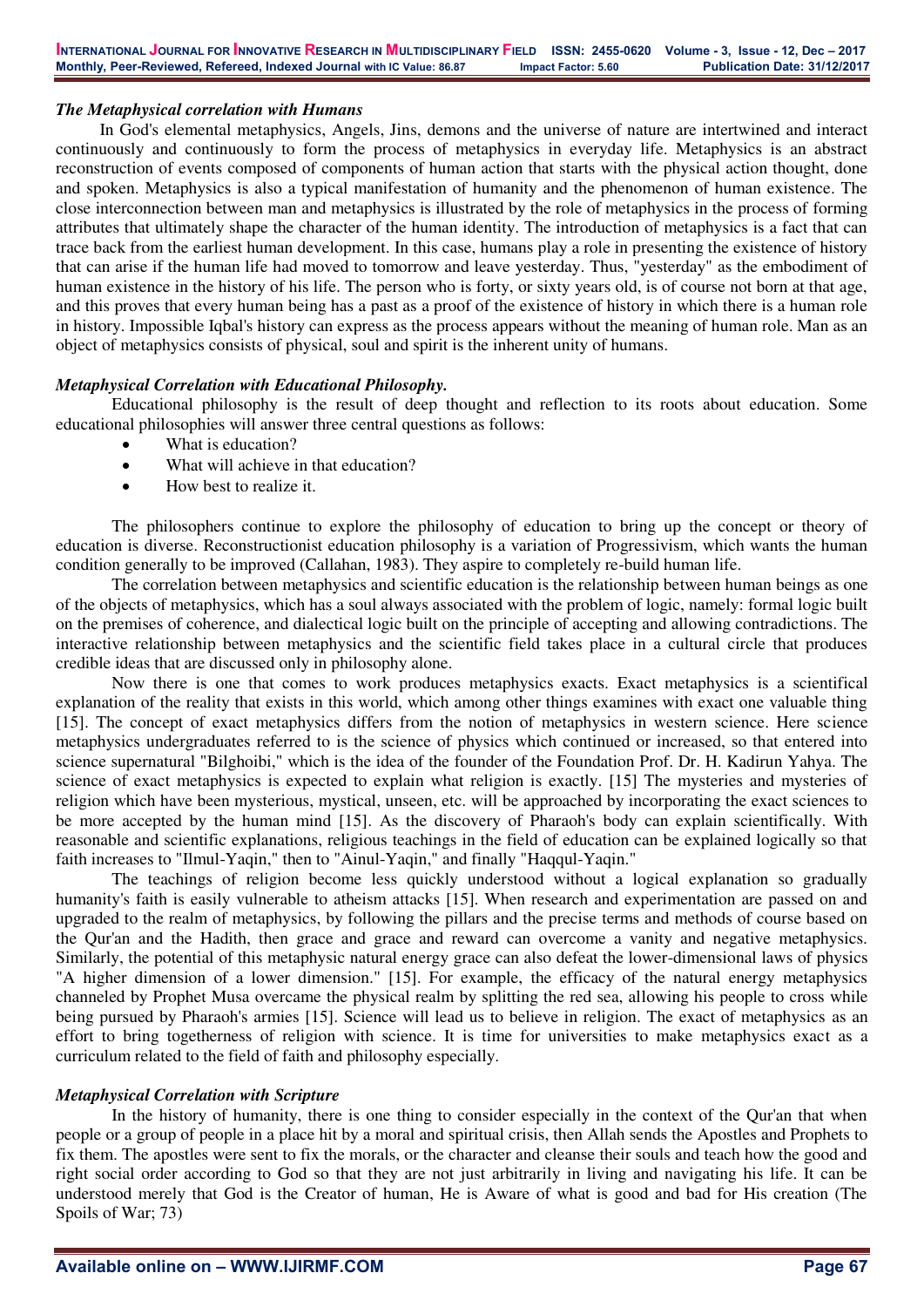"And those who disbelieved are allies of one another. If you do not do so, there will be fitnah on earth and great corruption."

When the age of ignorance swept through the Arab world in the sixth century, where the order of the community and religious life was chaotic and ravaged such as the murder of girls, excessive gambling, robbery, and idolatry. The Religions Revelation and the guidelines of life contained in the holy scriptures revealed in the past have ignored again. So Allah sent His messenger, the Prophet Muhammad SAW to improve morals and change the human character of the soul has a wrong value to the values the good one. Muhammad Rasulullah SAW conveys the Commandments of Allah as a guide to life collected in one significant text in the form of a holy book that is Al-Quran and Al-Hadith. It is remarkable; the Prophet Muhammad Rasulullah SAW the formation of the character of the Arab nation within approximately 23 years. Muhammad Rasulullah SAW was able to transform a great nation into a very civilized nation.

#### *Implementation of Character Building in Educational Institutions*

Universitas Pembangunan Panca Budi under the auspices Foundation of Prof. Dr.H. Kadirun Yahya is committed to producing graduates with character and integrity. It is clear that Universitas Pembangunan Panca Budi graduates can adapt themselves to global competition. Character reconstruction of graduates will be expected to have a sense of empathy. Empathy is an individual character who is proven to change the world in which he will have concern for his behavior and deeds as well as how he should treat others. How to generate this empathy in a person and what must fill into one's soul. Universitas Pembangunan Panca Budi with metaphysics proves that the result of character education of students has made them into people who do not complain, have gratitude, forgive and motivate life to worship. Culture and Policy campus organization supports character education produces graduates that have a high moral integrity. Also, the campus can also create anti-discrimination policy. Like, giving access to people with disabilities to be able to enjoy education. Furthermore, students can develop their critical thinking skills. Character education is not just training but how students can produce acts that reflect moral values as academics and future leaders of the nation.

#### *How to build characters in Universitas Pembangunan Panca Budi*

The course of metaphysics is the material in character building at Universitas Pembangunan Panca Budi and as one of the steps and efforts to complete the students' soft skill. Soft skills such as the ability to communicate, leadership, achievement motivation, self-management. The lecturer of Metaphysics already has standard and experience as a lecturer of metaphysics. Character building here includes the giving of religious values, honest, tolerance, discipline, hard work, creative, independent, democratic, curiosity, the spirit of nationality, love the country, appreciate achievement, friendly/communicative, love peace, love to read, environment, social care, and responsibility. Materials on leadership, organization or management, skills related to the development of interests and talents or interpersonal skills, academic culture, the values of Pancasila and Constitution 1945.

#### *Character Reconstruction*

Reconstruction is the return of something to its original place; Preparation or redistribution of existing materials and reconstituted as they were occurring originally. A character is a set of qualities that distinguish one from another, while the character is a firm and appropriate quality built in the life of a person who determines the response without being affected by the condition of conditions. Characters can also be called characters or habits. According to psychologists, a character is a system of beliefs and habits that direct the actions of an individual. Individual characters are influenced by various things, such as education, environment, heredity, customs. Knowledge of one's character relates to how they behave under certain conditions. Viewed from the point of understanding, it turns out the character and morals have no significant difference. Both are defined as an action that occurs without any more thought because it is embedded in the mind, and both can be called habits. Thus the reconstruction of character is the restoration of behavior by filling the soul with a science that contains praiseworthy, honest, good values, etc., originating from its source, i.e., the holy book of the Qur'an and hadith.

The character of the Indonesian Nation is a great capital to build and promote the nation that must be kept to be passed on to the next generation. The formation of a young generation with strong national character, independent and intelligent and able to utilize information technology properly and correctly will align Indonesia with other nations.

#### *Successful implementation of Character reconstruction*

- Family
- The role of family supports the success of character reconstruction is very dominant, especially their parents.
- Education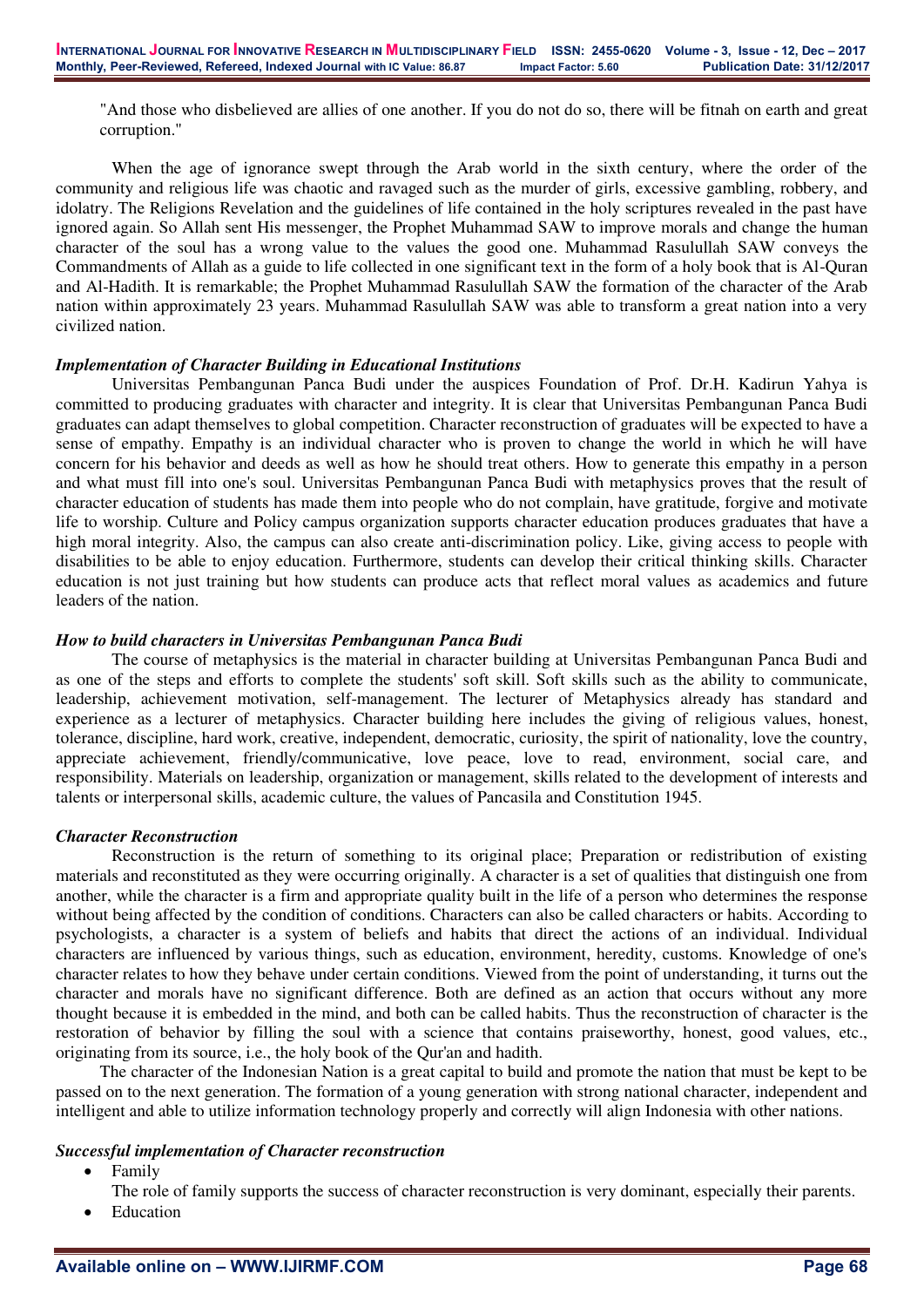In elementary-level education, teachers play a role in influencing and shaping the pattern of students' behavior. The role of teachers as parent representatives can help lead their students to establish their interests and talents.

- Community
- As a vehicle for the introduction and application of values, and norms to shape the personality.
- Government
- The role of the government facilitates and supports the positive values to deliver the program.
- Mass media
- It means communication reaches the broader community to convey a moral message that affects the reconstruction of character.

# *The Importance of Character Reconstruction*

In the context of developing the character and personality of students in Higher Education to become a strategic vehicle for the improvement of student competence in learning, then there are at least learning problems that are important to be reviewed to make improvements in the future. Based on the Decree of the Directorate General of Higher Education Ministry of National Education of the Republic of Indonesia Number 43 / Dikti / Kep / 2006, in Article 4 consisting of 3 verses, namely paragraph (1) on Religious Education, paragraph (2) on Citizenship Education, ) about Indonesia Language. The substance of Article 4 is by Article 37 of Law Number 20 the Year 2003 on the National Education System. Article 37 paragraph (2) determines the curriculum of higher education shall contain religious education; civic education; and language. Article 5, The Decision of the Directorate General of Higher Education of the Ministry of National Education of the Republic of Indonesia No. 43 / Dikti / Kep / 2006 determines that the learning process of the personality development courses in the university is organized interactively, inspiration, fun, challenging, motivating the students to participate actively, provide sufficient space for initiative, creativity, and independence, by placing students as the subject of education, partners in the learning process, and as family members, communities and citizens. The built atmosphere will make it easier for the lecturer in developing the material and achieving the learning objectives if it can apply

Furthermore, in Article 5 paragraph (2) of Decision of the Directorate General of Higher Education of the Ministry of National Education of the Republic of Indonesia Number 43 / Dikti / Kep / 2006, stated that the learning held is an educational process, in which there is a critical, analytical, inductive, deductive discussion, and reflective through participatory creative dialogue to achieve an understanding of the truth of the primary substance of study, real work, and to foster lifelong learning motivation. This case implies the form of learning process activities of the character development needs to develop through face-to-face lectures, lectures, interactive discussions, case studies, self-assignment, reading assignments, and small seminars.

# *Positive Impact of the Reconstruct Indonesian Nation*

The reconstruction of Indonesian nation is to awaken a soul build on the noble values of the Indonesian nation. In one of the verses of the song "Indonesia Raya," there was wake up his soul, this is one of "Negara Kesatuan Republik Indonesia" founder's message which according to the writer is forgotten or has not been done as expected by the founder of this country. The reconstruction of the soul of the Indonesian nation through metaphysics can do horizontally and vertically. The Indonesian nation can awaken the soul horizontally and reconstruct the spiritual vertically to God Almighty. The reconstruction of soul and heart through metaphysics can apply with "Aqidah" and "Tauhid" dialogue through interfaith. The role of metaphysics horizontally fills the soul of the nation with the values of Pancasila, while vertically filling the nation's spirituality with Tawheed on every religion according to the Word of God for every scripture.

According to the author of the Mental Revolution overdue by Mr. President Joko Widodo can be applied through metaphysics. The correlation of metaphysics with man is absolute because, in the context of history, human life is unseparated from the phenomena of metaphysics. In the metaphysics, the role of man can act as a subject as well as an object. Metaphysics as the subject of metaphysics means that man is a metaphysical agent. Humans as objects of metaphysics because humans consist of physical, soul, mind, or heart, and the spirit which is a unity of the human self. Human relationships and metaphysics can see from the physical man who integrates with the soul. Physical human is real and can see with the eye, but the soul cannot see because the soul is a meta thing, but can feel.

Metaphysics emphasize more about the existence of human and its substance. Metaphysics plays an active role in the human soul to deal with daily life with the actual situation. In the metaphysics of the soul's dimension above the physical dimension so that the soul should be able to master the physical. As well as in the laws of physics that a higher dimension will overcome the lower dimension. Metaphysics is useful for educating the soul to tend to choose good values. Knowing that the soul is within the human being, then man also knows that the meta soul is capable of controlling physical or bodily behavior in behaving to behaviors that meet the ethical criteria can adapt to the place where he is. Humans also seem to want to prove their existence in a history of human life. The close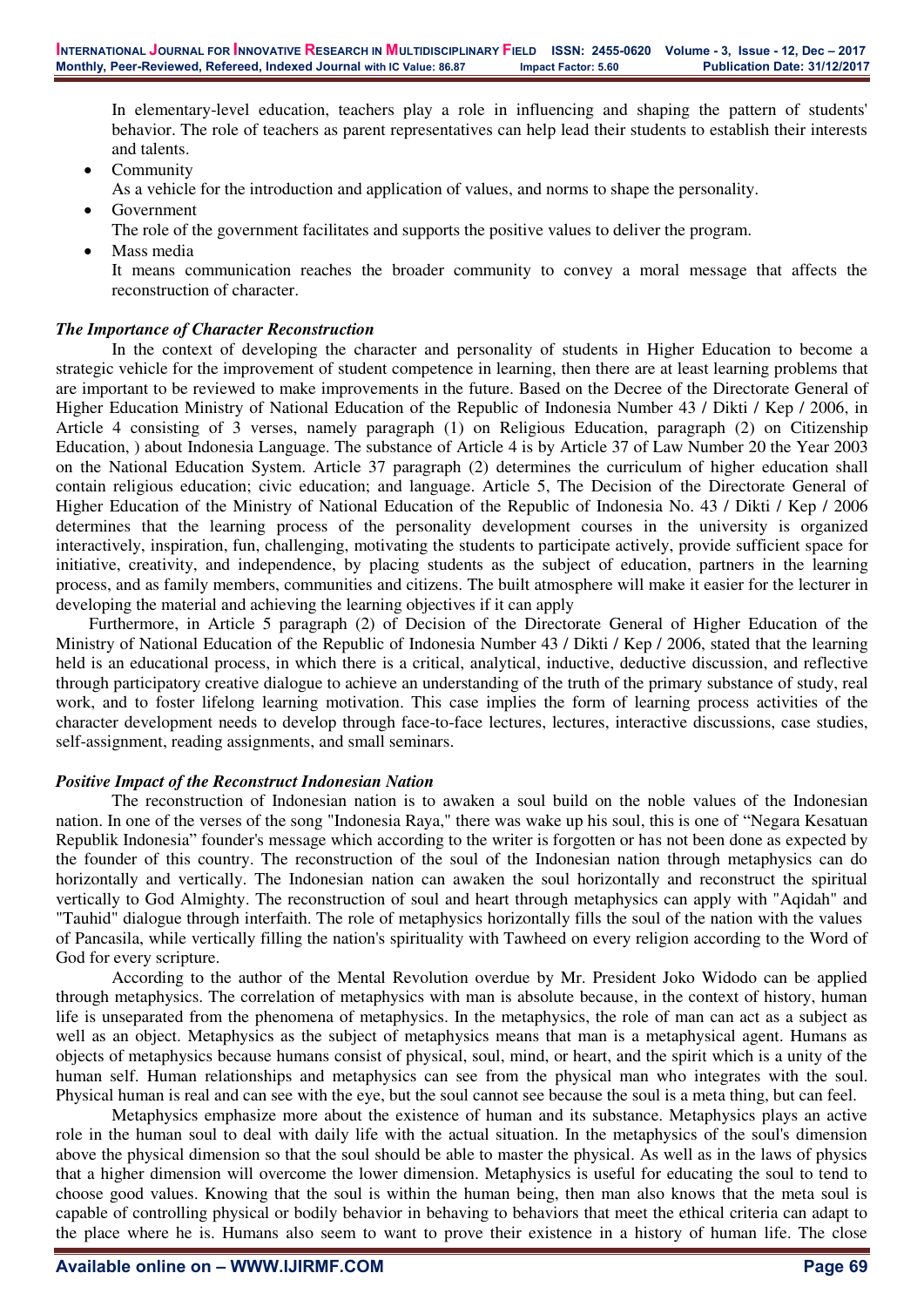relationship between humans and metaphysics can also be described by the role of metaphysics in the process of forming humanitarian properties that lead to the formation of human identity in particular and the identity of the Indonesian nation in general. Metaphysics as a visible manifestation of humanity, the introduction of metaphysics in the reconstruction of Indonesian character is the hope of the Indonesian nation can trace its scholarship.

The Indonesian nation can bring about the existence of history with the values of harmony among its peoples, giving an example to the whole world. The application of metaphysics to reconstruct the character or mental by forming a spiritual leader of every religion in Indonesia. Reconstruct the soul horizontally through the filling of Pancasila values from all aspects of life. While vertically by filling the spiritual through Tawheed in each adherent of the religion.

History notes that the concept of metaphysics in the reconstruction of the Indonesian nation once played the role of Indonesian independence. The Caliphs, Aulia, God's Guardian of their role always connect with the togetherness of God. The will of God's Guardians is the desire with the Lord when God's guardians recite the Qur'an, it can be the incantation of God, when God's guardians step, it is a wonderful step with God.Man to be the Caliph of Allah, wherever ever, must always "Muraqabah-Baqabillah." "Muraqabah" is physically an ecstatic condition of a person under the guidance of the "Mursida," as to have a spiritual consciousness, "Ruhani Muraqabah-Baqabillah" is the bond of eternity in the ropes of Allah, because the ropes of Allah and "Maliid Mursida" are spiritual dimension, man is only in the phase of ecstasy capable of catching him consciously. All natural disasters can be avoided by the natural energy of metaphysics or the energy of God's sentence. Therefore, in the Word of God obliges to man to uphold the sentence of God. Even the Day of Judgment will not happen if the sentence of God is still upright on earth.

# *Ideal Concept in Character Reconstruction*

Iqbal's concept is closely related to education. Education should be dynamic and creative. Education is directed to cultivate and provide the opportunity to move the creative spirit to the soul that resides within the human self and arms with the will and ability to master all areas of new arts and sciences, intelligence, and strength. Education is something inspired by an optimistic belief about the ultimate goal of the human soul for the need of knowledge. Souls that can interact with the perfect physical and handsome have a mentality that contained the ability to attribute all actions to the public. Knowledge alone has not been able to provide a comprehensive and satisfying picture of reality. Instead, religion hopes to comprehend the whole reality, for religion is a substantial source of intuitive idealism and human affection. Thanks to the religious life of man will use all power for good. For the unbelievers (such as Pen and sword is useless) if there is no faith (Wood and iron lose its value)

Iqbal has an ideal concept of education, the subject of education in the connection between intellect (Iqbal calls the term "Khabar") and intuition or in the term Iqbal "Isyq" or metaphysics contained in his lecture entitled Reconstruction of Religious Thought Islam.

The intellectual function that is analytical, it is the embodiment of the human soul has filled with various sciences. At a glance, Iqbal's views are less rewarding to intellectuals. In fact this is a protest against the attitude of modern thinkers who exaggerate the role of intellect in life. Judging from the broader outlook framework, Iqbal fully appreciates the role of intellect and the search for science through experimental methods. In Lecture, Iqbal states that intellectual effort in order to overcome the obstacles faced in the universe, in addition to enriching and extending the reach of our lives, also sharpens our insight and thus prepares us to deepen and penetrate into the facets of human experience the more subtle."

Metaphysics which includes intuition according to Iqbal is a kind of application that requires data for knowledge. God's presence indirectly seeps into the human heart. Intuition is special from "heart," not belonging to thought. Intuition is a whole that cannot be analyzed. Iqbal's intuition is "love" or "observation of the heart," enabling us to directly capture and observe and intertwine with reality as a whole, as it presents itself through a flash of intuition. According to Iqbal, the metaphysical truth will not be achieved by way of training the intellect, but by focusing our attention on what might be captured by the ability called intuition. "Iqbal also added that the heart is a kind of intuition or inward possession, beautiful words in sunlight and allows us to relate to other aspects of reality altogether which can perceive by the observation of the senses. In this case, the "observation of the heart" is the five senses in no way play a role. However, the appreciation that is produced is as concrete and real as the appreciation is possible in other ways. So both ways of experiencing reality (the observation of intellect and intuition) are not two things that are intrinsically opposed because the first way allows us to live reality as a whole and simultaneously. The other ways try to "photograph" or capture the various facets of that reality as well, and the way of observing from each side in particular, exclusively in a row. So intuition is a higher stage of intellect.

Iqbal is a political poet and philosopher who is expert in politics; he does not agree with a slow attitude. Moreover, assume that Islam is very slow with attitudes of Islam possessed "Tasawuf." In Iqbal's thinking that man has two things: intellect and intuition, both of which lead us to a good education. Humans become creative and religious in building an advanced Islamic civilization such as the golden age seized by "Zindik." According to a good education, Iqbal was giving priority to the intuition of the intellect to create an advanced and civilized human being.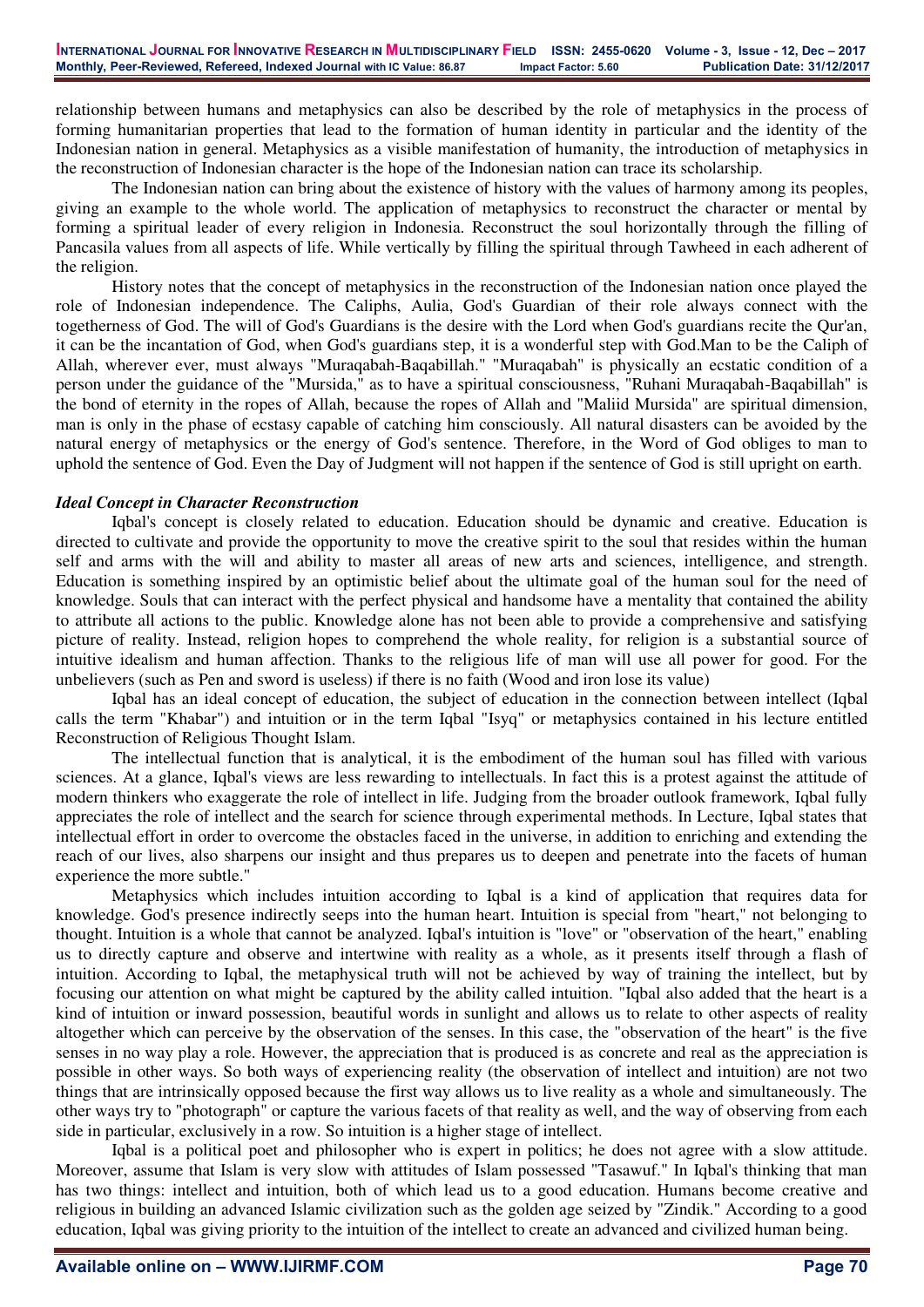# *Benefits of Character Reconstruction For The Indonesian Nation*

The role of leaders is crucial in shaping the character of a nation influenced by the customs, attitudes, emotions, values, ethics, power, persuasion, and or genetics of the family tree or its descendants from all the different tribes and regions. Leaders must be able to form values or attitudes similar to the Indonesian nation.

#### **5. CONCLUSION:**

The authors conclude that the metaphysics in the reconstruction of the Indonesian nation is in line with the search for humanity from all religions that is close to God. What religious people look for is how they relate to God. Metaphysics fills the soul of the Indonesian nation horizontally and vertically. Horizontally filling the soul of the nation with Pancasila, while vertically fill holy nation of Indonesia with Tawheed by the Law of God. Metaphysics is a science that can be applied to explain "Aqidah" and "Tawheed" on interreligious. Metaphysical learning can be used every religion with the noble values of the Indonesian nation.

### **6. ACKNOWLEDGEMENTS**

I dedicate this work to you O my most precious Guru, Sayyidi Syekh Prof.Dr.H.Kadirun Yahya. Also I gratefully acknowledge the financial support from Universitas Pembangunan Panca Budi, Indonesia and sincerely thanks to Prof. Dr. Muzakkir, Dr.Anwarsyah Nur, MA and Mr. Muhammad Dharma Tuah Putra Nasution for their guidance.

#### **REFERENCES:**

- 1. Iqbal, M. (1990). Metafisika Persia, terj. *Joebar Ayoeb, Bandung: Mizan*.
- 2. Iqbal, M. (2013). *The reconstruction of religious thought in Islam*. Stanford University Press.
- 3. Mohammad, H. (2006). *Tokoh-tokoh Islam yang berpengaruh abad 20*. Gema Insani.
- 4. Bagus, L. (1991). Metafisika, Jakarta: PT. *Gramedia Pustaka Utama*.
- 5. Karta Negara, M.(2005) *Seni Mengukir Kata*. Mizan Learning Center.
- 6. Ghulsyani,M.(1986).Filsafat-Sains menurut Al Quran. Mizan.
- *7.* Saefuddin, D. (2003). *Pemikiran modern dan postmodern Islam: biografi intelektual 17 tokoh*. Grasindo.
- 8. Kaelan. M. S. (2010). Pendidikan Pancasila. Edisi Reformasi.
- 9. Bagus, L. (2005). Kamus Filsafat Gramedia Pustaka Utama.
- 10. Abdullah, M. A. (1996). *Studi agama: normativitas atau historisitas?*. Pustaka Pelajar.
- *11.* Ronny, H. S. (1988). Metodologi Penelitian Hukum dan Jurimetri Jakarta. *Ghalia Indonesia*.
- *12.* Kartawinata, A. (2016). Konsep Metafisika Muhammad Iqbal. *Al-A'raf: Jurnal Pemikiran Islam dan Filsafat*, *13*(1), 47-64.
- *13.* Rahman, F., Mohammad, A., & Haryono, A. (1985). *Islam dan modernitas tentang transformasi intelektual*. Pustaka.
- 14. Kartanegara, M. (2006). *Menyelami Lubuk Tasawuf*. Erlangga.
- *15.* Yahya, K. (1985). *Mutiara Al-Qur'an Dalam Capita Selekta, Tentang Agama, Metafisika Ilmu Eksakta*. Lembaga Ilmiah Metafisika Tasauf Islam.
- *16.* Armstrong, K. (2014). *Sejarah Tuhan: Kisah 4.000 Tahun Pencarian Tuhan dalam Agama- Agama Manusia*. Mizan Pustaka.
- 17. Bertens, K. (1987). Panorama Filsafat Modern. *Jakarta: PT. Gramedia*.
- *18.* Bakar, O., & Nasr, S. H. (1997). *Hierarki ilmu: membangun rangka-pikir Islamisasi ilmu menurut al-Farabi, al-Ghazali, Quthb al-Din al-Syirazi*.
- 19. Bakhtiar, A. (2007). *Filsafat Agama: Wisata Pemikiran dan Kepercayaan Manusia*.RajaGrafindo Persada.
- 20. Bakhtiar, A. (2015). *Filsafat Agama, Wisata Pemikiran Dan Kepercayaan Manusia.* Rajawali Pos.
- *21.* Bahafdullah, A. M. H. (2010). *Dari Nabi Nuh sampai orang hadhramaut di Indonesia: menelusuri asal-usul hadharim*. Bania Pub.
- 22. Ismail, F. A. F., & Mutawalli, A. H. (2012). Cara Mudah Belajar Filsafat (Barat dan Islam). *Jogjakarta: Ircisod*.
- 23. Ja'far. (2011). *Manusia Menurut Suhrawardi Al-Maqtul* .Banda Aceh, Yayasan Pena.
- *24.* Jalaluddin, H., & Idi, H. A. (2011). *Filsafat pendidikan: manusia, filsafat, dan pendidikan*. Divisi Buku Perguruan Tinggi, PT Rajagrafindo Persada.
- 25. Assamarqandi, A. (1978). *Tanbihul Ghafilin, Peringatan Bagi Yang Lupa* .PT. Bina Ilmu, Jakarta.
- *26.* Kartanegara, M., & Hizbullah, W. (2006). *Gerbang kearifan: sebuah pengantar filsafat Islam*. Lentera Hati.
- 27. Kartanegara, R. M. (2003). *Menyibak tirai kejahilan: pengantar epistemologi Islam*. Mizan.
- *28.* Kuswanjono, A., Ma'ruf, A., & Lidinillah, M. A. (2010). *Integrasi ilmu & agama: perspektif filsafat Mullâ Sadrâ*. Badan Penerbitan Filsafat UGM.
- 29. Mustofa, A. (2013). *Kesalahan Saintifik Alquran Menjawab Tudingan* .Padma Pres.